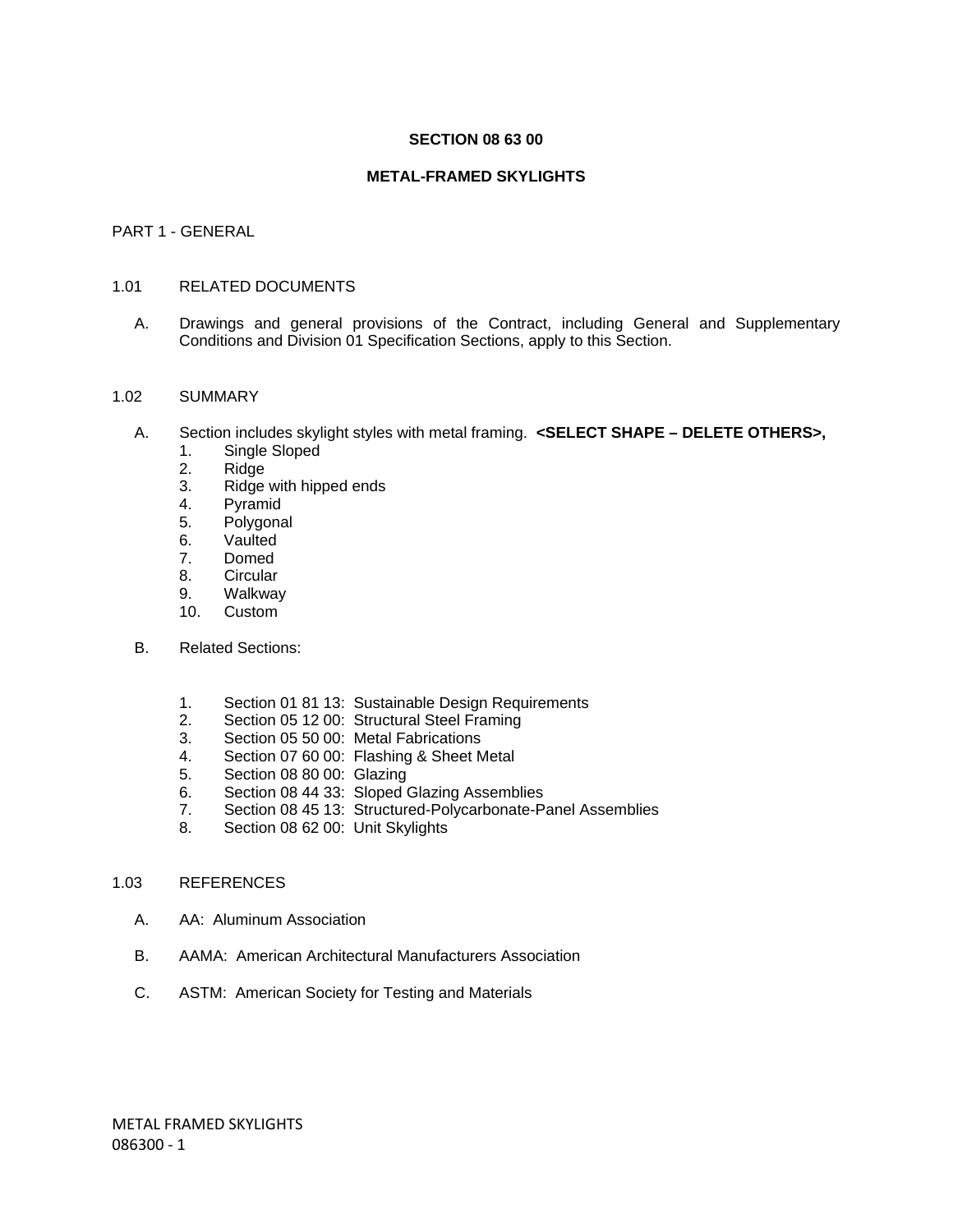### 1.04 SUBMITTALS

- A. Product Data: For each type of product indicated. Include construction details, material descriptions, dimensions of individual components and profiles, and finishes for metal-framed skylights.
- B. Shop Drawings: For metal-framed skylights. Include plans, elevations, sections, details, and attachments to other work.
	- 1. Include details of provisions for assembly expansion and contraction and for draining moisture within the assembly to the exterior.
	- 2. Include half-size isometric details of each vertical-to-horizontal intersection of assembly, showing the following:
		- a. Joinery including concealed welds.
		- b. Anchorage.
		- c. Expansion provisions.
		- d. Glazing.
		- e. Flashing and drainage.
- C. Structural calculations prepared in accordance with the Aluminum Association's Specification for Aluminum Structures by a professional engineer qualified in the design of metal-framed skylights in the state where the skylight is to be installed.
- D. Samples for Initial Selection: Manufacturer's color charts showing full range of colors available
- E. Samples for Verification: For each type of exposed finish required, in manufacturer's standard sizes.
- F. Product Test Reports: Based on evaluation of comprehensive tests performed on manufacturers current system at a pitch equal to or less than the pitch required for this project by a qualified testing agency. Report to include air, water and structural test data.
- G. Installer Certificates: If required, certifying that installers qualifications have been reviewed by manufacturer and approved for installation of metal-framed skylights required for this project.
- H. Compatibility and Adhesion Test Reports: For structural-sealant-glazed skylights, test reports from sealant manufacturer indicating that joint sealants have been tested for each material that will come in contact with sealants.
- I. Field quality-control reports by installer following skylight installation.

#### 1.05 QUALITY ASSURANCE

- A. Testing Agency Qualifications: Qualified according to ASTM E 699 for testing indicated.
- B. Product Options: Information on Drawings and in Specifications establishes requirements for skylights' aesthetic effects and performance characteristics. Aesthetic effects are indicated by dimensions, arrangements, alignment, and profiles of components and assemblies as they relate to sightlines, to one another, and to adjoining construction. Performance characteristics are indicated by criteria subject to verification by one or more methods including testing conducted by an independent testing agency and in-service performance.

*.*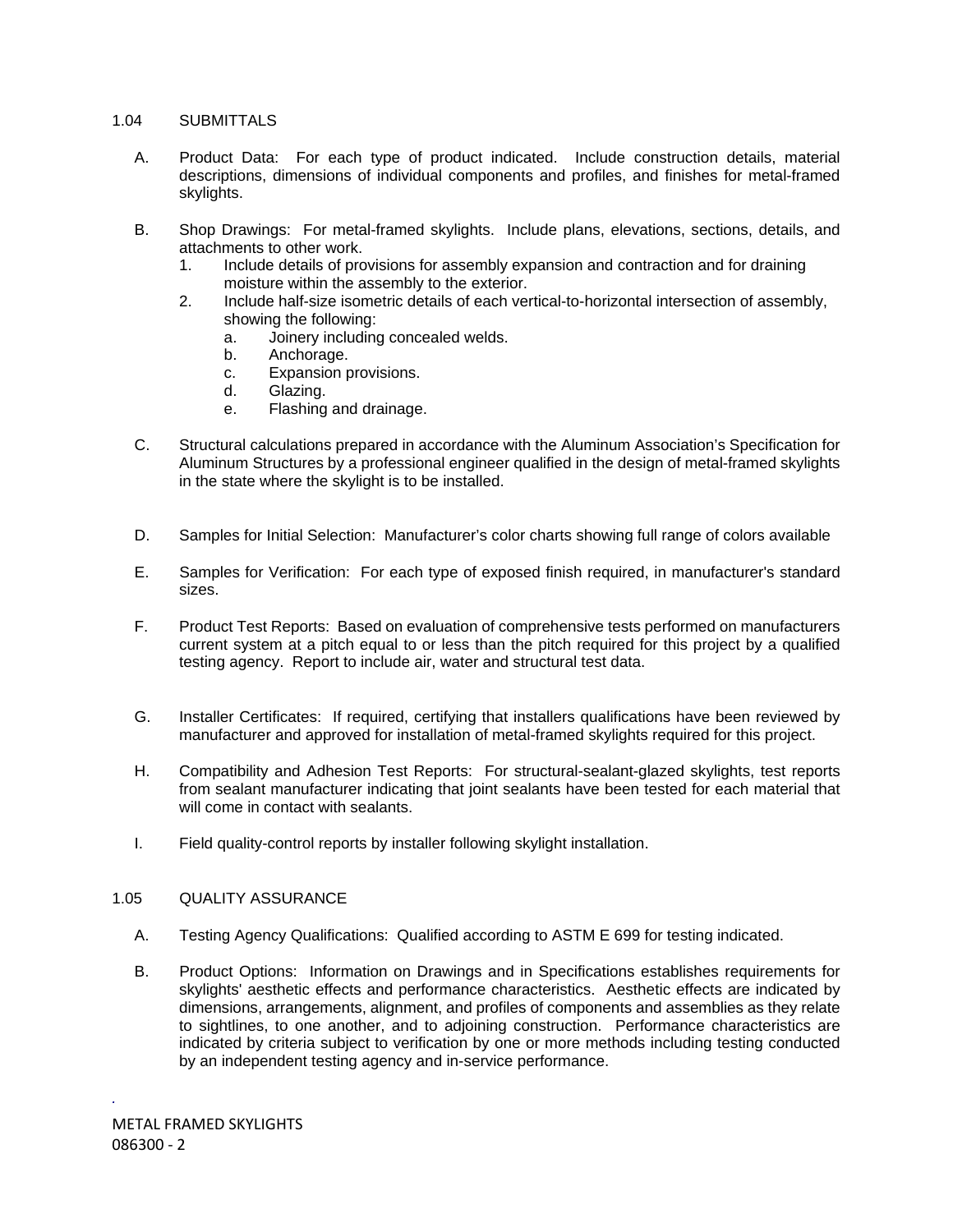- 1. Do not modify intended aesthetic effects, as judged solely by Architect, except with Architect's approval. If modifications are proposed, submit comprehensive explanatory data to Architect for review.
- C. Structural-Sealant Glazing: Comply with recommendations in ASTM C 1401, "Guide for Structural Sealant Glazing," for joint design.
	- 1. Perform manufacturer's standard tests for compatibility and adhesion of sealants with each material that will come in contact with sealants.
- D. Pre-installation Conference: Conduct conference at Project site to comply with requirements in Division 01 Section "Project Management and Coordination"

### 1.06 WARRANTY

- A. Warranty: Manufacturer's standard form in which manufacturer agrees to repair or replace components of metal-framed skylights that fail in materials or workmanship within specified warranty period.
	- 1. Failures include, but are not limited to, the following:
		- a. Structural failures including, but not limited to, excessive deflection.
		- b. Noise or vibration caused by thermal movements.
		- c. Deterioration of metals, metal finishes and other materials beyond normal weathering.
		- d. Adhesive or cohesive sealant failures.
		- e. Water leakage.
	- 2. Warranty Period: **<Two, Five, Ten>** years from date of Substantial Completion.
- B. Special Finish Warranty: Manufacturer's standard form in which manufacturer agrees to repair or replace components on which finishes fail within specified warranty period. Warranty does not include normal weathering.
	- 1. Failures include, but are not limited to, checking, crazing, peeling, chalking, and fading of finishes.
	- 2. Warranty Period: **<Five, Ten>** years from date of Substantial Completion. (10 years for fluoropolymer paint; 2 year for anodized finishes.)

## PART 2 - PRODUCTS

#### 2.01 MANUFACTURERS

- A. Manufacturers: Subject to compliance with requirements, provide products bySkyline Sky-Lites, 2925 Delta Drive, Colorado Springs, CO 80910 PH (866)625-1330, FX (719)392-4685, email info@skylites.com
- B. Substitutions may be considered only if a pre-qualification submittal has been received no less than (10) days prior to bid containing the following information:
	- 1. Proposed manufacturer has been manufacturing metal-framed skylights for no less than Ten (10) years
	- 2. List of similar projects completed within the last five (5) years
	- 3. Proof of financial capability
	- 4. Complete details of proposed system adapted to the requirements set forth in the contract drawings
	- 5. Complete test report proving compliance with the performance requirements set forth in the contract documents.

METAL FRAMED SKYLIGHTS

086300 - 3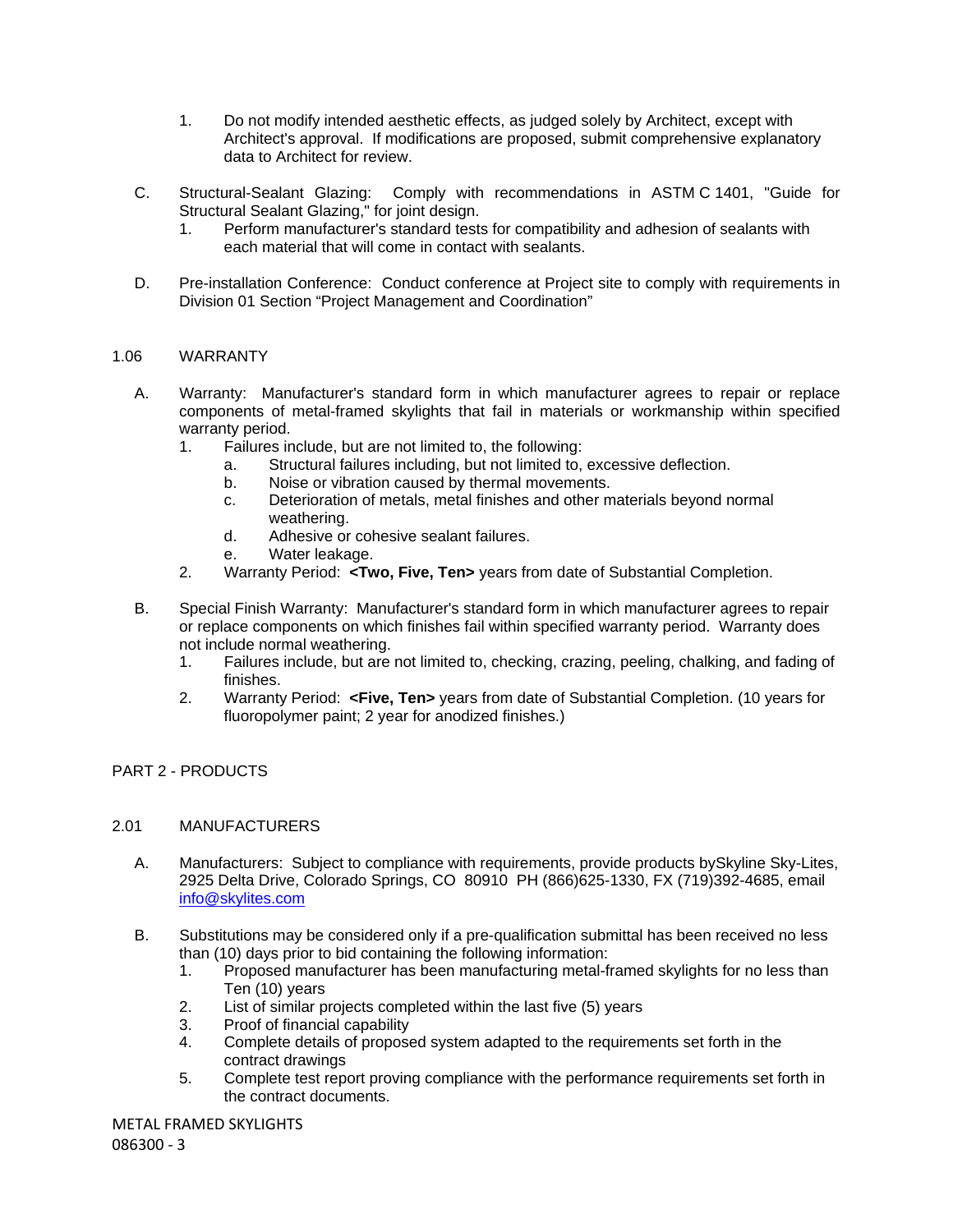6. Structural calculations proving compliance with the performance requirements set forth in the contract documents.

## 2.02 PERFORMANCE REQUIREMENTS

- A. General: Metal-framed skylights shall withstand the effects of the following without failure due to defective manufacture, fabrication, installation, or other defects in construction:
	- 1. Structural loads.
	- 2. Thermal movements.
	- 3. Movements of supporting structure.
	- 4. Dimensional tolerances of support system and other adjacent construction.
	- 5. Failure includes, but is not limited to, the following:
		- a. Deflection exceeding specified limits.
		- b. Thermal stresses transferring to building structure.
		- c. Framing members transferring stresses, including those caused by thermal and structural movements to glazing.
		- d. Glazing-to-glazing contact.
		- e. Noise or vibration created by wind and by thermal and structural movements.
		- f. Loosening or weakening of fasteners, attachments, and other components.
		- g. Sealant failure.
- B. Structural Loads: Reference Structural Drawings
- C. Structural Members: Of sufficient sizes to support:
	- 1. Design loads
	- 2. A concentrated downward load of 250 lbs. anywhere on the surface without metal or glass failure. If prevailing Code requires greater loads, such greater loads shall comply.
- D. Deflection of Framing Members: When tested in accordance with ASTM E 3330, as follows:
	- 1. Deflection Normal to Glazing Plane shall be limited to 1/175 of clear span for spans up to 13 feet 6 inches and to 1/240 of clear span plus 1/4 inch for spans more than 13 feet 6 inches or an amount that restricts edge deflection of individual glazing lites to 3/4 inch, whichever is less.
- E. Lateral Bracing of Framing Members: Compression flanges of flexural members are laterally braced by cross members with minimum depth equal to 50 percent of flexural member that is braced. Glazing does not provide lateral support.
- F. Structural Sealant: Capable of withstanding tensile and shear stresses imposed without failing adhesively or cohesively. When tested for preconstruction adhesion and compatibility, cohesive failure of sealant shall occur before adhesive failure.
- G. Structural-Test Performance: Provide metal-framed skylights tested according to ASTM E 330, as follows:
	- 1. When tested at positive and negative wind-load design pressures, assemblies do not evidence deflection exceeding specified limits.
	- 2. When tested at 150 percent of positive and negative wind-load design pressures, assemblies, including anchorage, do not evidence material failures, structural distress, and permanent deformation of main framing members exceeding 0.2 percent of span.
	- 3. Test Durations: As required by design wind velocity, but not less than 10 seconds.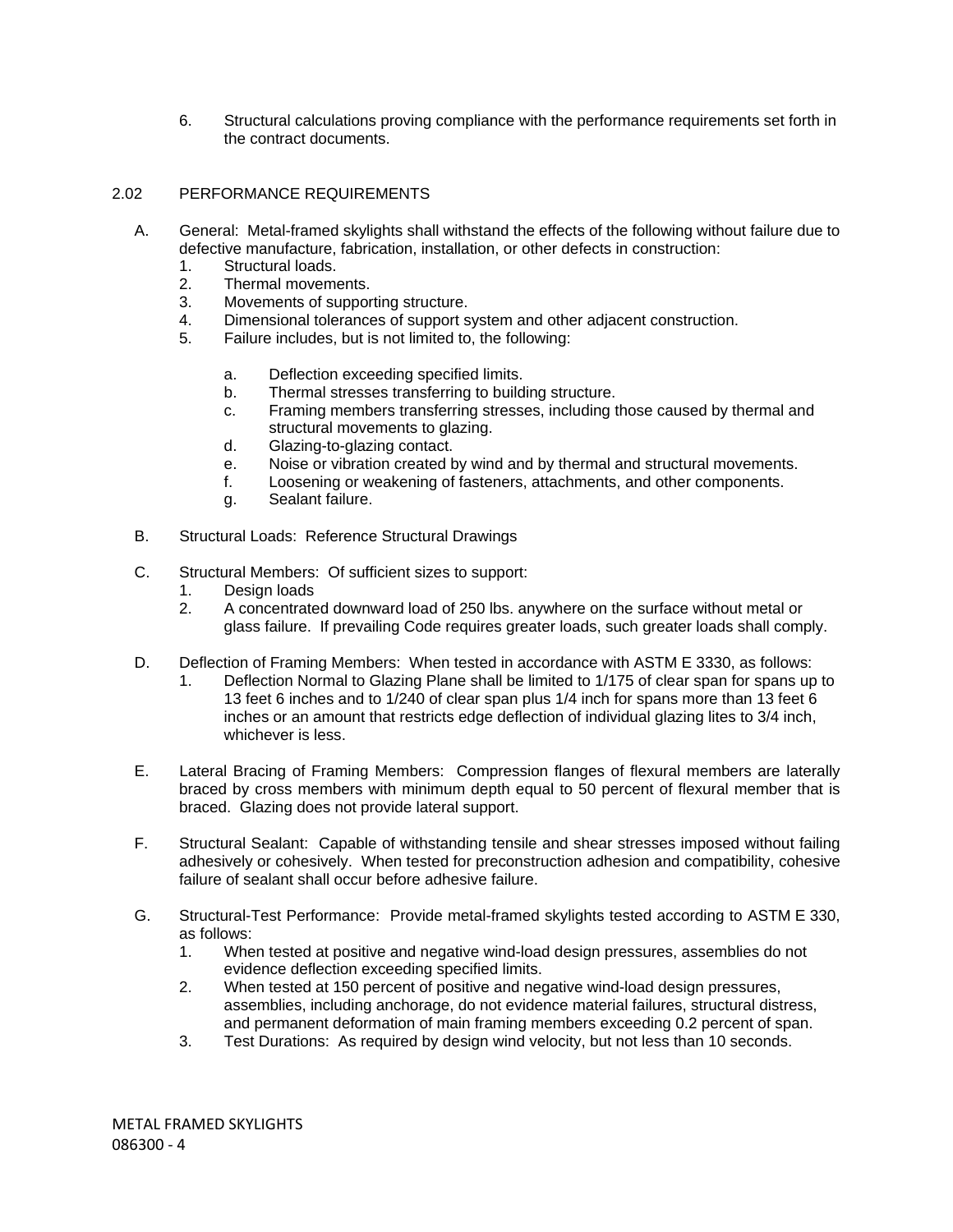- H. Air Infiltration: Provide metal-framed skylights with maximum air leakage through fixed glazing and framing areas of 0.06 cfm/sq. ft. per square foot area when tested according to ASTM E 283 at a minimum static-air-pressure difference of 6.24 lbf/sq. ft.
- I. Water Penetration Static: Water Penetration under Static Pressure: Provide metal-framed skylights that do not evidence water penetration through fixed glazing and framing areas when tested according to ASTM E 331 at a minimum static-air-pressure difference of 20 percent of positive wind-load design pressure, but not less than 15 lbf/sq. ft.
	- 1. Maximum Water Leakage: No uncontrolled water penetrating aluminum-framed systems or water appearing on systems' normally exposed interior surfaces from sources other than condensation. Water leakage does not include water controlled by flashing and gutters that is drained to exterior and water that cannot damage adjacent materials or finishes.
- J. Water Penetration Dynamic: Water Penetration under Dynamic Pressure: Provide metalframed skylights that do not evidence water penetration through fixed glazing and framing areas when tested according to AAMA 501 at a minimum wind load pressure equivalent of 15.0 psf (76.5 mph wind speed), with a water application of (5) gallons per hour per square foot of skylight area for a duration of (15) minutes.
	- 1. Maximum Water Leakage: No uncontrolled water penetrating aluminum-framed systems or water appearing on systems' normally exposed interior surfaces from sources other than condensation. Water leakage does not include water controlled by flashing and gutters that is drained to exterior and water that cannot damage adjacent materials or finishes.
- K. Thermal Movements: Provide metal-framed skylights that allow for thermal movements resulting from the following maximum change (range) in ambient and exterior surface temperatures. Base engineering calculations on surface temperatures of materials due to both solar heat gain and nighttime-sky heat loss.
	- 1. Temperature Change (Range): +/- 50 deg F for heated spaces, +/-80 deg F for unheated spaces.,
- L. Condensation Resistance: Provide metal-framed skylights with fixed glazing and framing areas having condensation-resistance factor (CRF) of not less than 59 when tested according to AAMA 1503 with 1" clear insulated, laminated glass unit with no special glass coatings or gas fill.

## 2.03 FRAMING SYSTEMS

- A. Aluminum: Alloy and temper recommended in writing by manufacturer for type of use and finish indicated.
	- 1. Sheet and Plate: ASTM B 209.
	- 2. Extruded Bars, Rods, Profiles, and Tubes: ASTM B 221.
	- 3. Extruded Structural Pipe and Tubes: ASTM B 429/B 429M.
	- 4. Structural Profiles: ASTM B 308/B 308M.
	- 5. Welding Rods and Bare Electrodes: AWS A5.10/A5.10M.
- B. Pressure Caps: Manufacturer's standard aluminum components that mechanically retain glazing. 1. Include snap-on aluminum trim that conceals fasteners.
- C. Brackets and Reinforcements: Manufacturer's standard high-strength aluminum with nonstaining, nonferrous shims for aligning skylight components.
- D. Fasteners and Accessories: Manufacturer's standard, corrosion-resistant, nonstaining, nonbleeding fasteners and accessories compatible with adjacent materials.

METAL FRAMED SKYLIGHTS 086300 - 5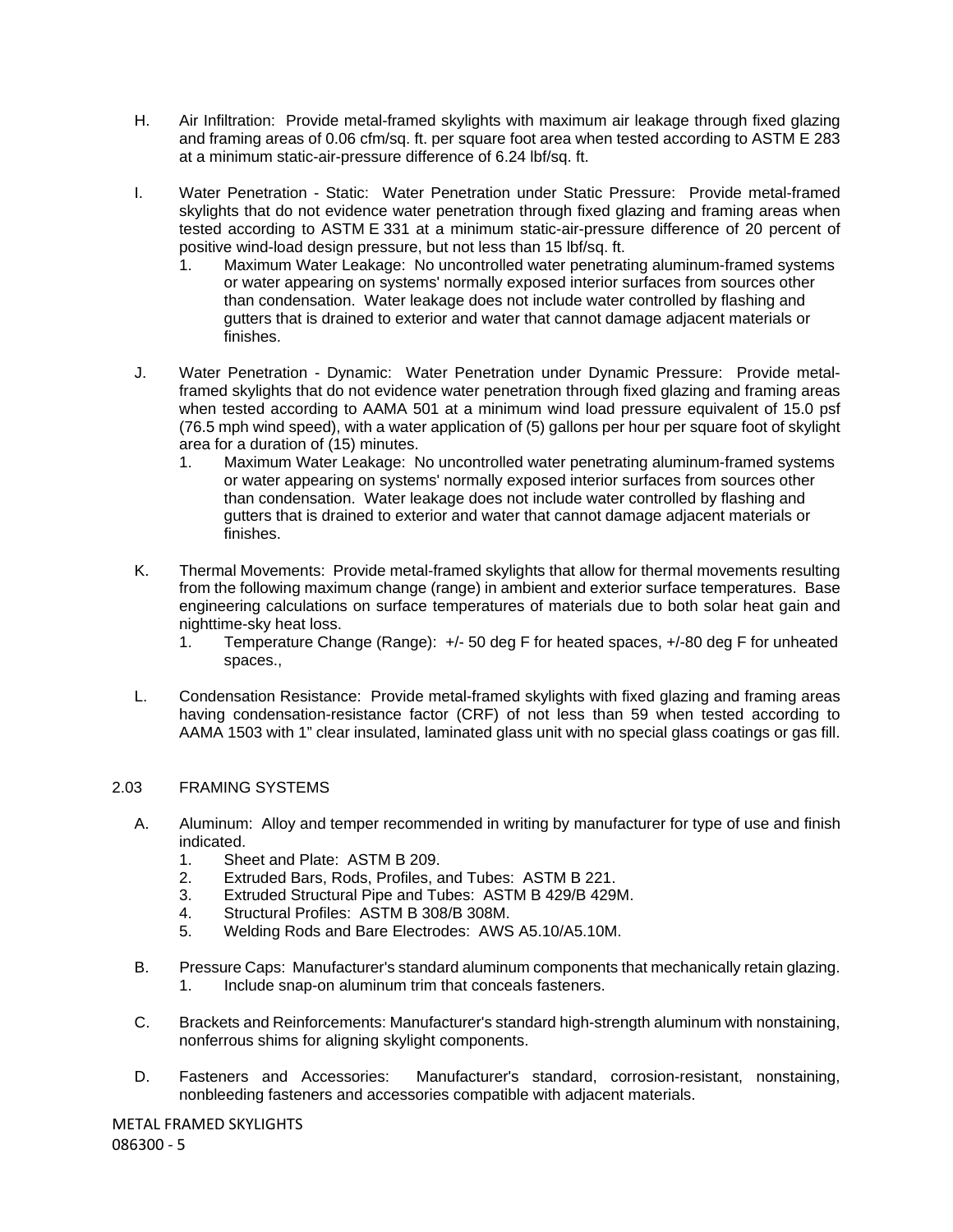- 1. At pressure caps, use ASTM A 193/A 193M stainless-steel screws.
- 2. Use Nylock nuts where fasteners are subject to loosening or turning out from thermal and structural movements, wind loads, or vibration.
- 3. Reinforce members as required to receive fastener threads.
- 4. Use exposed fasteners with minimal visible profile fabricated from Series 300 stainless steel.
- E. Concrete and Masonry Inserts: Hot-dip galvanized cast-iron, malleable-iron, or steel inserts complying with ASTM A 123/A 123M or ASTM A 153/A 153M requirements.
- F. Anchor Bolts: ASTM A 307, Grade A, galvanized steel.
- G. Concealed Flashing: Manufacturer's standard, corrosion-resistant, nonstaining, nonbleeding flashing compatible with adjacent materials.
- H. Exposed Flashing and Closures: Manufacturer's standard aluminum components not less than 0.040 inch thick.
- I. Framing Gaskets: Santoprene gaskets that are silicone compatible.
- J. Framing Sealants: As recommended in writing by manufacturer.
	- 1. Sealants used inside the weatherproofing system shall have a VOC content of 250 g/L or less when calculated according to 40 CFR 59, Subpart D (EPA Method 24).
- 2.04 GLAZING

Glazing: As specified in Section 08 80 00 "Glazing."

### 2.05 FABRICATION

- A. Where practical, fit and assemble metal-framed skylights in manufacturer's plant. To ensure proper assembly at Project site, clearly identify work that cannot be permanently factory assembled before shipment.
- B. Fabricate aluminum components that, when assembled, have the following characteristics:
	- 1. Profiles that are sharp, straight, and free of defects or deformations.
	- 2. Accurately fitted joints with ends coped or mitered.
	- 3. Internal guttering systems to drain water passing joints, condensation occurring within framing members, and moisture migrating within skylight to exterior.
	- 4. Physical and thermal isolation of glazing from framing members.
	- 5. Accommodations for thermal and mechanical movements of glazing and framing to maintain required glazing edge clearances.
- C. Fabricate aluminum sill closures with 1/4" diameter weep holes and for installation as continuous component.
- D. Reinforce aluminum components as required to receive fastener threads.
- E. Weld aluminum components in concealed locations to greatest extent possible to minimize distortion or discoloration of finish. Remove weld spatter and welding oxides from exposed surfaces by descaling or grinding.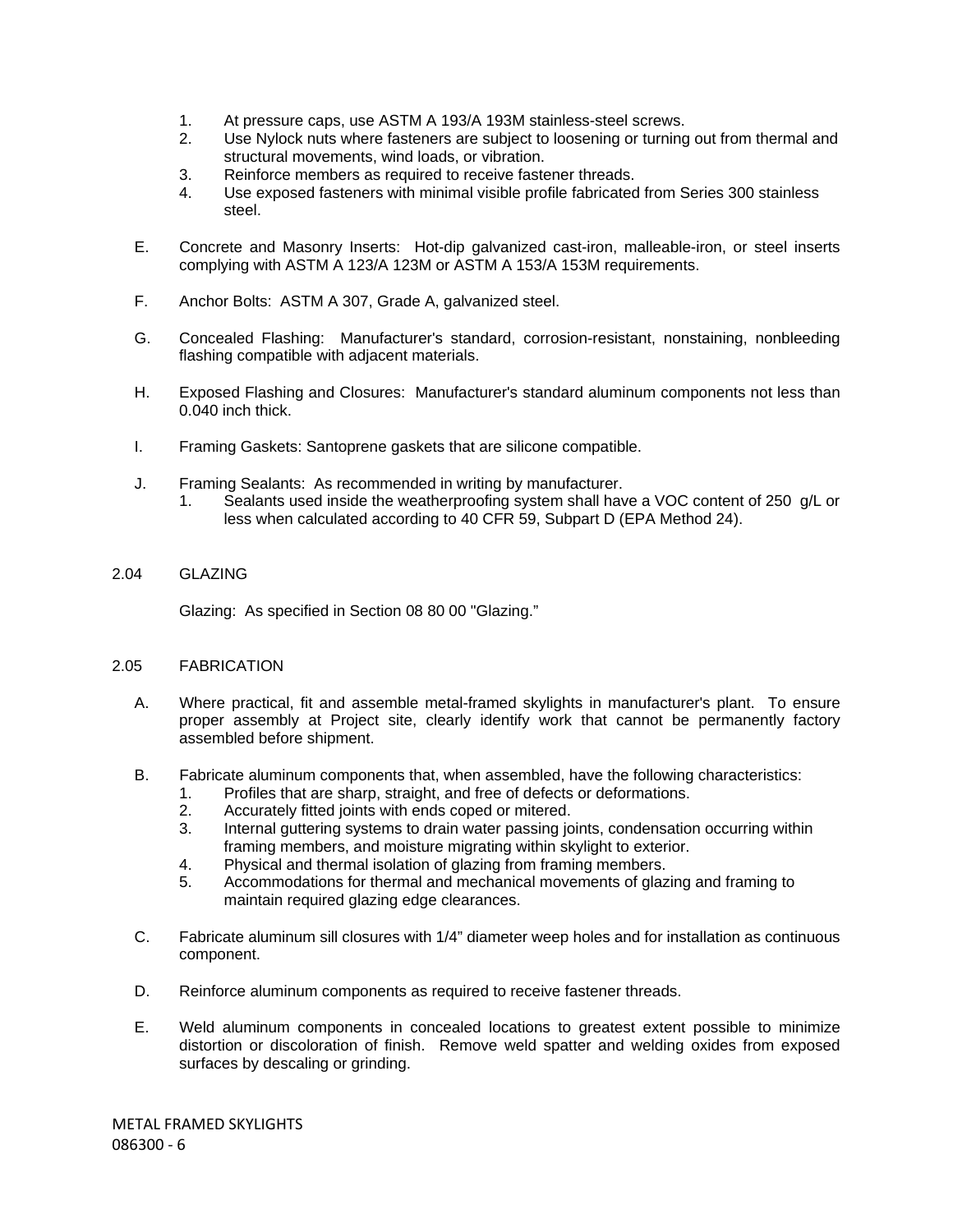F. After fabrication, clearly mark components to identify their locations in Project according to Shop Drawings.

### 2.06 ALUMINUM FINISHES **<SELECT ONLY ONE PARAGRAPH>**

- A. Clear Anodic Finish: AAMA 611, [AA-M12C22A41, Class I, 0.018 mm] [AA-M12C22A31
- B. Color Anodic Finish: AAMA 611, [AA-M12C22A42/A44, Class I, 0.018 mm] [AA-M12C22A32/A34, Class II, 0.010 mm] or thicker.
	- 1. Color: [Light bronze] [Medium bronze] [Dark bronze] [Champagne] [Black] <Insert color>.
	- 2. Color: [Match Architect's sample] [As selected by Architect from full range of industry colors and color densities].
- C. Baked-Enamel or Powder-Coat Finish: AAMA 2603 except with a minimum dry film thickness of 1.5 mils. Comply with coating manufacturer's written instructions for cleaning, conversion coating, and applying and baking finish.
	- 1. Color and Gloss: As indicated by manufacturer's designations.
- D. High-Performance Organic Finish: Two-coat fluoropolymer finish complying with AAMA 2605 and containing not less than 70 percent PVDF resin by weight in color coat. Prepare, pretreat, and apply coating to exposed metal surfaces to comply with coating and resin manufacturers' written instructions.
	- 1. Color and Gloss: [Match Architect's sample] OR [As selected by Architect from manufacturer's full range] <Insert color and gloss>.
- E. High-Performance Organic Finish: Three-coat fluoropolymer finish complying with AAMA 2605 and containing not less than 70 percent PVDF resin by weight in both color coat and clear topcoat. Prepare, pretreat, and apply coating to exposed metal surfaces to comply with coating and resin manufacturers' written instructions.
	- 1. Color and Gloss: [Match Architect's sample] OR [As selected by Architect from manufacturer's full range] <lnsert color and gloss>.

## PART 3 - EXECUTION

#### 3.01 EXAMINATION

- A. Examine areas and conditions, with Installer present, for compliance with requirements for installation tolerances and other conditions affecting performance of the Work.
- B. Proceed with installation only after unsatisfactory conditions have been corrected.

#### 3.02 INSTALLATION

- A. General:
	- 1. Comply with manufacturer's written instructions.
	- 2. Do not install damaged components.
	- 3. Fit joints between aluminum components to produce hairline joints free of burrs and distortion.
	- 4. Rigidly secure nonmovement joints.
	- 5. Install anchors with separators and isolators to prevent metal corrosion and electrolytic deterioration and to prevent impeding movement of moving joints.

METAL FRAMED SKYLIGHTS

086300 - 7